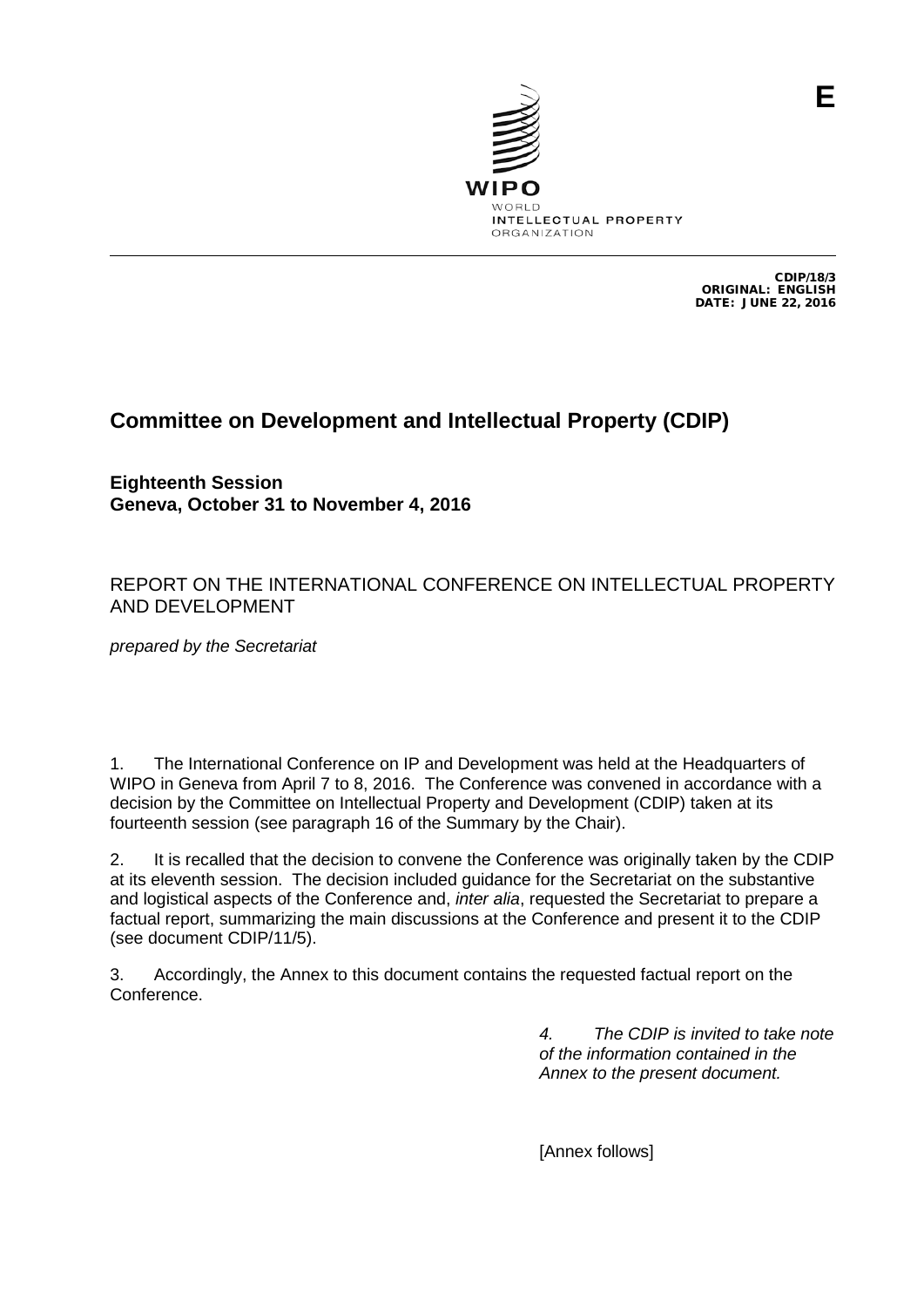### **REPORT ON THE INTERNATIONAL CONFERENCE ON IP AND DEVELOPMENT**

1. The International Conference on IP and Development (hereafter the Conference) took place on April 7 and 8, 2016, at WIPO Headquarters in Geneva. The objective of the Conference was "to discuss the role of IP in development at national, regional and international levels – sharing experiences and exploring future perspectives".

2. The Conference was open to Member States, IGOs, NGOs and civil society. The working languages of the Conference were English, French, Spanish, Russian, Chinese and Arabic with simultaneous interpretation provided throughout the meeting.

3. Dr. Francis Gurry, Director General of WIPO, opened the Conference, followed by welcoming remarks by H.E. Mr. Alberto Pedro D'Alotto, Ambassador and Permanent Representative of the Argentine Republic to the United Nations and the Chair of the CDIP. H.E. Mr. Rob Davies, Minister for Trade and Industry of South Africa delivered a Keynote Address.

4. The Conference benefited from the presence of 21 presenters who were selected on the basis of a previous list drawn by the Secretariat and fresh proposals by the Member States. Due consideration was given to the principles of geographical balance, appropriate expertise and balance in perspectives. The Profile of Speakers to the Conference is available at: [http://www.wipo.int/edocs/mdocs/mdocs/en/wipo\\_ipda\\_ge\\_16/wipo\\_ipda\\_ge\\_16\\_www\\_333738.](http://www.wipo.int/edocs/mdocs/mdocs/en/wipo_ipda_ge_16/wipo_ipda_ge_16_www_333738.pdf) [pdf](http://www.wipo.int/edocs/mdocs/mdocs/en/wipo_ipda_ge_16/wipo_ipda_ge_16_www_333738.pdf)

5. The Conference was structured around the following six themes:

- (i) Social Development and the Role of IP;
- 
- (ii) Economic Development and the Role of IP;<br>(iii) Cultural Development and the Role of IP; Cultural Development and the Role of IP;
- (iv) Designing a Dynamic IP System: Sharing Practices, Developing Strategies;
- (v) Global Cooperation for IP and Development: The Role of WIPO and Other Key Actors; and
- (vi) IP for Development: Current Challenges and Future Perspectives.

6. All the themes were discussed in the plenary. Each theme was introduced by a moderator, addressed by the speakers and then concluded with a Case Study presentation, showcasing the use of the IP system in practice, in support of social, economic and cultural development.

7. A "questions and answers" (Q&A) session at the end of each theme, as time permitted, engaged the participants in a discussion with the panelists.

- 8. The six Case Studies presented were:
	- (i) From the heart Moldovan Brands;
	- (ii) Designing a program on Geographical Indications (GIs) for Jamaican jerk seasoning;
	- (iii) Leveraging IP for Commercialization of Research Outcomes: Experience of a Pakistani University;
	- (iv) Amouage The Gift of Kings, Oman traditional fragrances;
	- (v) Rebranding Africa's image through Label TV & Radio; and
	- (vi) Designing a dynamic IP system in Ethiopia.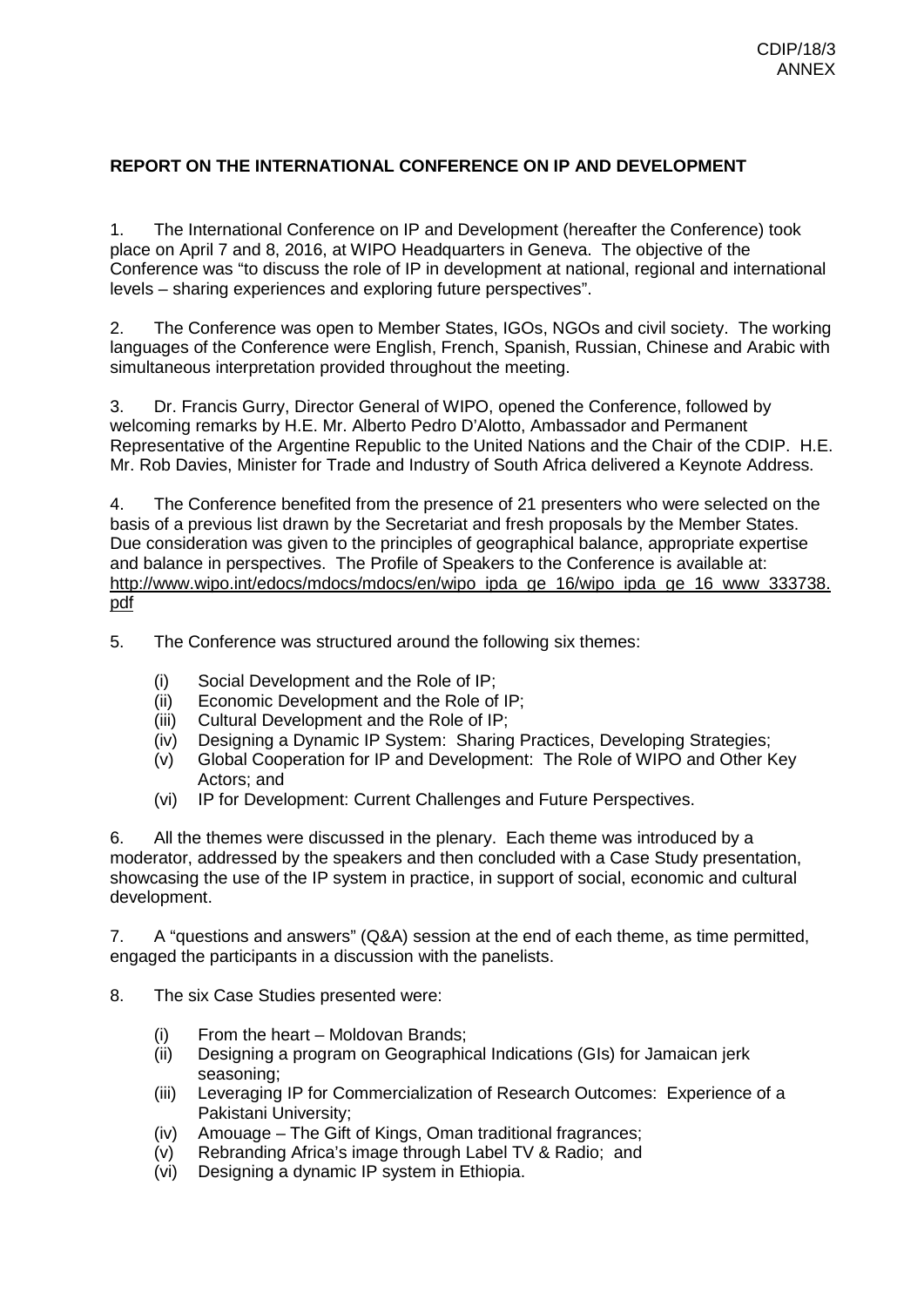#### 9. The Program for the Conference is placed at: [http://www.wipo.int/meetings/en/doc\\_details.jsp?doc\\_id=313876](http://www.wipo.int/meetings/en/doc_details.jsp?doc_id=313876)

10. Four of the Case Studies, namely Ethiopia, Jamaica, Moldova, and Pakistan also exhibited the results of their work outside the Conference hall, with the support of multimedia and other display methods.

11. In addition, a side event also took place in the form of a presentation on "Technology Transfer in Cebu, Philippines", made by Ms. Evelyn B. Taboada, Dean, School of Engineering, University of San Carlos, Philippines, who has successfully turned fruit and vegetable waste into innovative products and have registered patents for those technologies. Ms. Evelyn B. Taboada has been a beneficiary of several WIPO training opportunities which helped her exploit the IP system to the benefit of her country.

12. Four other side events, organized on the margin of the Conference, included stands presenting the results of four Development Agenda projects, namely IP Development Matchmaking Database (IP-DMD), Technology and Innovation Support Centers (TISCs), Project on IP and Product Branding for Business Development in Developing Countries and Least-Developed Countries (LDCs), and a Pilot Project for the Establishment of "Start-Up" National IP Academies.

13. The first day of the meeting registered some 400 participants, including delegates from over 75 Member States. The Member State participants included the 26 WIPO financed delegates to the seventeenth session of the CDIP held from April 11 to April 15, 2016. During the two days of the Conference over 600 views were registered via webcast.

[1](#page-0-0)4. A dedicated webpage<sup>1</sup> on the WIPO website was established and made available in February 2016, providing all the relevant information on the Conference. The presentations given during the Conference and videos-on-demand have also been made available through this webpage. The webpage also had the facility of registration for the participants. Registration in person at the meeting was also possible.

15. A welcoming pouch with promotional materials, information about the WIPO Development Agenda, as well as an USB stick containing speaker's presentations was distributed to all the participants.

16. On the first evening of the meeting, the Director General, Mr. Francis Gurry, hosted a well-attended reception in WIPO AB building.

17. In addition to the above-mentioned webpage, the Secretariat reached out to a wider audience for promoting the event through internal newsletters, mailing lists and flyers, social media portals such as Twitter and Flickr, as well as IP related media portals such as IPwatch and others. During the Conference the participants twitted highlights of the meeting via social media and some of the Speakers were interviewed by the press.

18. The WIPO Secretariat received positive feedback during the closing ceremony and after the Conference from Member States, Speakers, Case study presenters and participants, expressing satisfaction on the substantive as well as the logistical aspects of the Conference.

<span id="page-2-0"></span><sup>&</sup>lt;sup>1</sup> [http://www.wipo.int/meetings/en/details.jsp?meeting\\_id=28522](http://www.wipo.int/meetings/en/details.jsp?meeting_id=28522)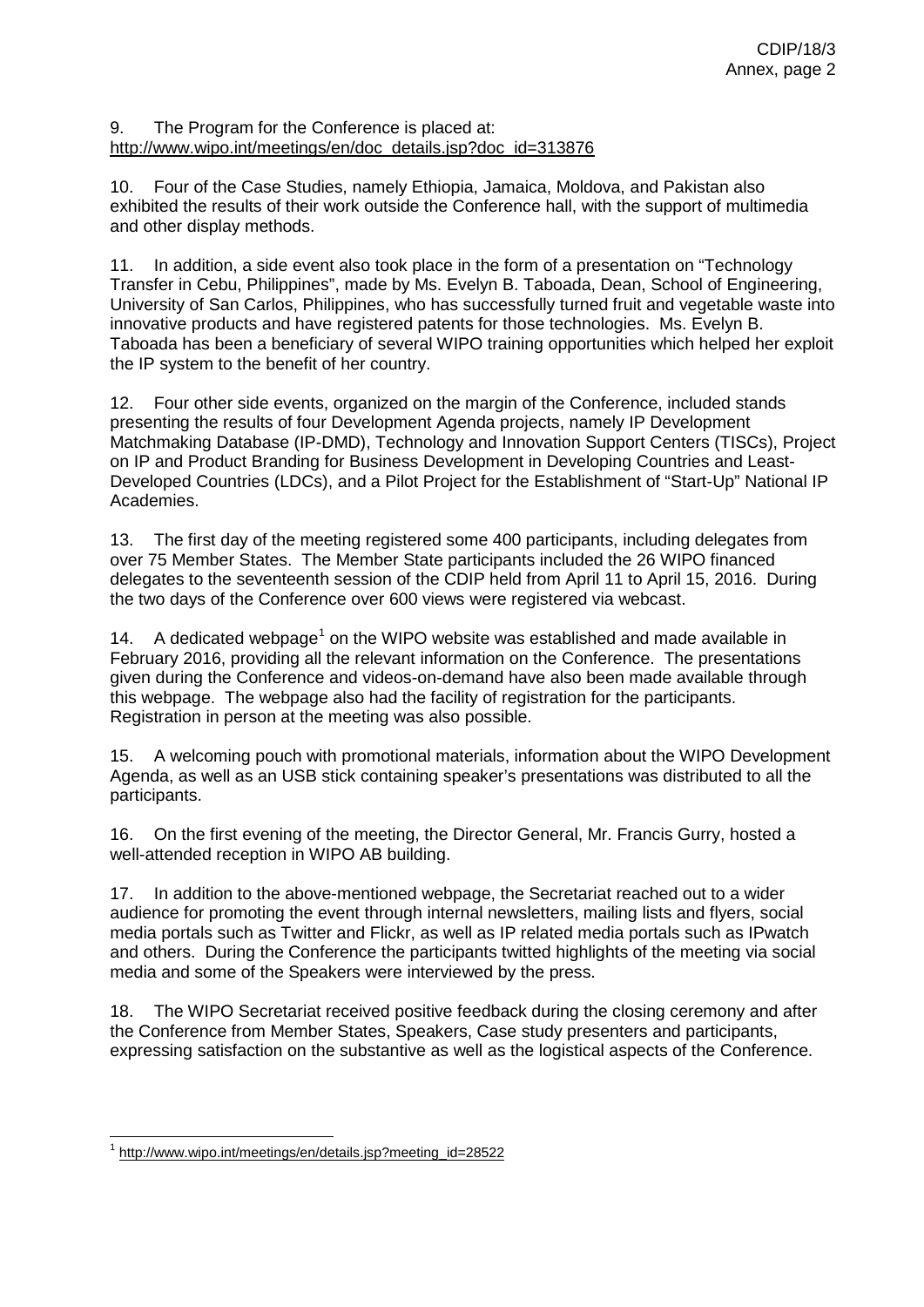## **THE OPENNING CEREMONY**

19. The Director General (DG) of WIPO, Dr. Francis Gurry, welcomed the participants and expressed satisfaction for hosting such a Conference, particularly because WIPO had at its base a public-private partnership which was extremely interesting. He noted that the position of IP in the global economy system was no longer on the periphery but very much central, as more and more governments around the world were espousing innovation as the major part of their economic strategies. The role of IP in relation to innovation was to protect the competitive advantage conferred by innovation. Therefore, the subject addressed by the Conference was certainly an important one. The full text of the DG's opening statement is placed at: [http://www.wipo.int/meetings/en/doc\\_details.jsp?doc\\_id=336662](http://www.wipo.int/meetings/en/doc_details.jsp?doc_id=336662)

20. H.E. Mr. Alberto Pedro D'Alotto, Ambassador and Permanent Representative of the Argentine Republic to the United Nations and other international organizations in Geneva and Chair of the CDIP expressed appreciation for WIPO's continued support for the issue of Intellectual Property and development. He mentioned that although IP was sometimes invisible it had a vital role in the current world as it had a cross-cutting nature linked to almost all of the spheres of human life such as improving healthcare, promoting education, protection of environment, as well as civil and political rights. He encouraged progress through the promotion of the IP system but at the same time safeguarding and promoting the interests of those who needed development. Ambassador D'Alotto recalled the Development Agenda 2030 and encouraged WIPO as part of the UN system to make its best endeavors to support Member States in achieving its goals and objectives. The full text of Ambassador D'Alotto's statement is placed at: [http://www.wipo.int/meetings/en/doc\\_details.jsp?doc\\_id=335736](http://www.wipo.int/meetings/en/doc_details.jsp?doc_id=335736)

21. H.E. Mr. Rob Davies, in his Keynote Address provided a high-level perspective on how the Intellectual Property Rights (IPRs) system can best assist developing countries, including Least Developed Countries (LDCs) to achieve their development objectives. He applauded WIPO for taking steps and continuous efforts to implement the recommendations of the Development Agenda. Considerable work was undertaken on the relationship between Intellectual Property regimes and economic development under the aegis of WIPO. Countries took different paths in pursuing economic development and used IP protection in different ways at different times to support the development efforts. He emphasized that there was a need to assess the costs and benefits of the IPRs reforms in specific contexts. Reforms should be based on robust evidence and should be the product of extensive consultations with effected sectors, industries and firms. He mentioned that South Africa's national development plan called for greater emphasis on innovation, improved productivity and more intensive pursuit of a knowledge economy. South Africa had a long history of IPRs protection and as a signatory of the WIPO it had adopted and implemented all obligations under TRIPS. He concluded by calling on WIPO through the CDIP and pursuant to the Development Agenda to support the ongoing efforts to craft IP policies that supported the objectives of African industrialization. The full text of H.E. Mr. Rob Davies' statement is placed at: [http://www.wipo.int/meetings/en/doc\\_details.jsp?doc\\_id=335683](http://www.wipo.int/meetings/en/doc_details.jsp?doc_id=335683)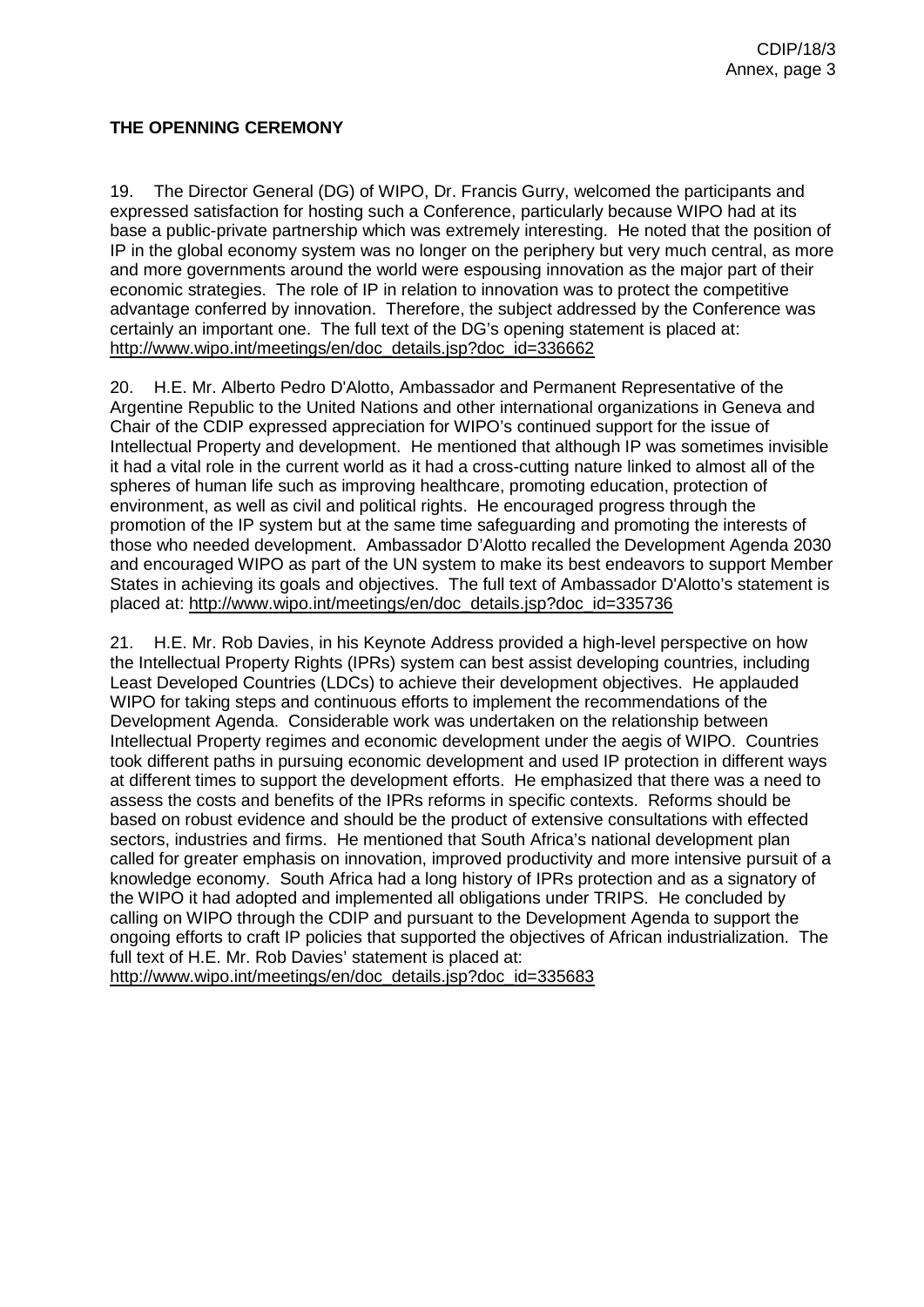## **DELIBERATIONS[2](#page-2-0)**

22. The opening session was followed by introducing Theme One: *Social Development and the Role of IP*. Ms. Wang Binying, Deputy Director General, WIPO, moderated the discussion under that panel. The panelists, namely Professor Keith E. Maskus, Associate Dean for Social Sciences, Department of Economics, University of Colorado, Boulder, United States of America, and Professor Shamnad Basheer, Honorary Research Chair Professor of IP Law, Nirma University and, Founder, SpicyIP, Bangalore, India, gave a perspective on the impact of IPRs on social development, highlighting the major global issues in which IP could help in ensuring sustainable development, and how social benefits could be gained from an effective IP system.

23. Professor Maskus spoke about the concept of social development that he found broad and all-encompassing, making it difficult to discuss in a single sitting. He defined it as an establishment and sustainable growth of markets and institutional structures to facilitate and foster sustained improvements in living standards, and increasing abilities of society, governments, firms, educational institutions, health authorities, etc. to meet the needs of citizens for physical well-being and fruitful social interactions. He considered that IPRs could have multiple and cross-cutting impacts on those processes. Effective IPRs might be dependent on many socioeconomic factors, such as the level of economic development, human capital, competition, openness to trade, and prospects for innovation and creativity. Governments could take steps to optimize the effectiveness of IPRs by embedding them in a system aimed at broader development goals. Mr. Maskus first reviewed qualitatively the many ways in which IPRs were supposed to benefit an economy in terms of its economic and social development, and then considered the potential costs. The review pointed out first, that it was known relatively little about the relationship between IPRs and innovation and creativity in developing countries. Econometric studies suggested that patent reforms could stimulate innovation in emerging economies but there was little evidence of that impact in poorer nations. More research was needed about the determinants of creativity in informal sectors and how that might be affected by intellectual property, if at all. IPRs could be an effective means of increasing technology flows within market channels, but with two conditions. First, that conclusion held for emerging and middle-income economies which met certain threshold conditions. Second, there was not much evidence of an effect in the poorest economies. While that outcome was interesting, it did not tell much about the mechanisms that drove that diffusion, nor did it offer evidence about the effects of formal IPRs on imitation and other forms of non-market learning.

24. The presentation concluded with thoughts about policy lessons. Professor Maskus noted that for developing countries it made sense to take advantage of available flexibilities in the design and scope of IPRs. There were also means by which governments could encourage domestic innovators and knowledge creators to use the expanded system. However, IPRs need to be considered in the context of overall development needs and strategies. Finally, two observations were made about how the international community might help optimize the flow of information and knowledge to assist in development. One was to establish access pools from which researchers and firms in poor countries would have improved access to knowledge and applied technologies largely developed with public funding. The second was to increase the medium-term mobility of skilled labor, which had been shown to beneficially increase international knowledge flows.

25. Mr. Shamnad Basheer introduced the term "development" as a heavily contested one. He considered that it meant overall well-being, both societal and individual, and that current IP innovation regimes could help foster it by encouraging diversity, democratization and distributive

<span id="page-4-0"></span> $2$  The Speakers interventions contained in this Report are based on written executive summaries submitted to the Secretariat by the Speakers.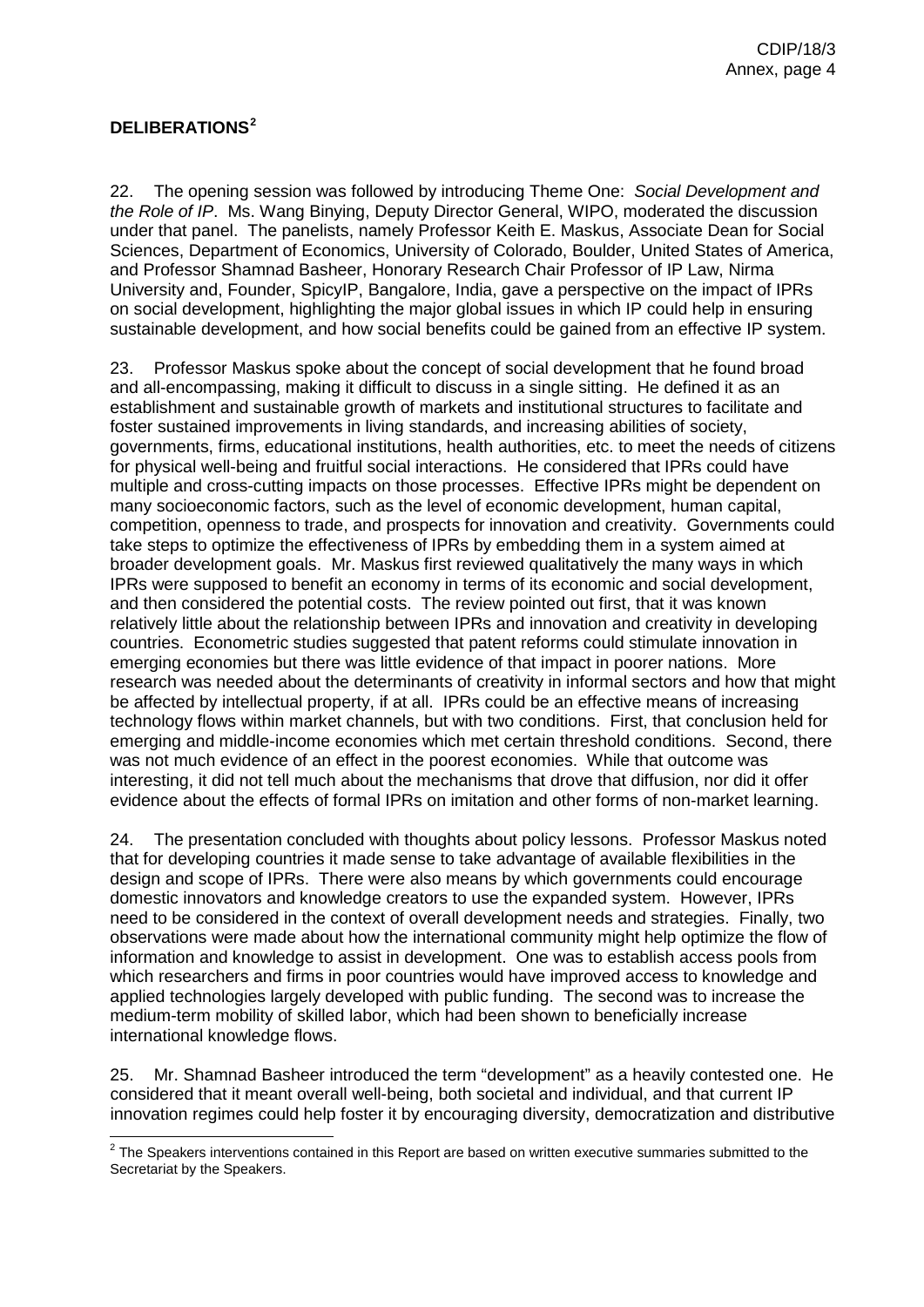justice. He stated that the nexus between increased IP protection and enhanced rates of innovation continued to remain empirically contested, with no conclusive proof. A mono-centric view of IP must have had necessarily yielded to a pluralistic one that admitted of "diverse" notions on how best to incentivize innovation. IP should be treated as merely one of the tools that could potentially foster innovation in select sectors, perhaps those requiring high investments. But even there, one could think of more direct investment protection regimes, as opposed to the standard IP model which called for a significantly indeterminate cognitive filter, namely inventive step or non-obviousness. A filter that was hardly appropriate for investment protection, if at all investment protection rated as a laudable policy goal. A commitment to diversity or plurality ensured that it didn't end up imposing a largely formal IP framework onto the informal "shadow" economy that was gaining prominence in the IP and innovation debates. Rather it would mean that it made some effort towards understanding the informal economy, nature of innovative processes, the drivers of creativity, appropriation mechanisms, modes of dispersion and sharing of creative wares before deciding on an appropriate set of norms to foster more creativity and development.

26. Mr. Basheer thought IP discourse must have been democratized a lot more if it was to make sense to society as a whole. Therefore, in his opinion the IP discourse ought to be resuscitated from an exclusive IP priesthood, comprising selected lawyers and policy makers that spoke a selected esoteric language, and democratized to include a larger set of stakeholders within its fold. He concluded by saying that most of the worlds' problems were distributional in nature. If IP regimes could find ways in which to foster more distributive justice, it would have gone a long way towards redressing the many inequities that IP regimes were often accused of spurring. A uni-dimensional focus on IP rights and enforcement needed to yield to a more evolved framework that would pay adequate attention to IP duties as well as duties that would ensure that IP regimes were more equitable from a distributional perspective and result in overall societal welfare.

27. The Speakers presentations were followed by two Case Studies, which showcased the role and the use of IP in encouraging Social Development in practice, namely:

28. The Case Study *From the heart – Moldovan Brands* was presented by Mr. Octavian Apostol, Director General, State Agency on Intellectual Property of the Republic of Moldova. The Case Study referred to the role of IP for socio-economic development of the light industry enterprises from the Republic of Moldova. *From the heart– Moldovan Brands* is a platform that promoted local brands in light industry bringing new knowledge and working with local producers in order to rebuild local brand promotion strategies and adjust them to the European standards to compete with European brands. The project was launched in 2012 and in just three years, it has achieved great success in Moldova, creating new brands, revitalizing by rebranding the already existing ones and discovering young but promising brands. Thanks to this project, today Moldovan consumers feel proud of wearing domestic fashion brands*.*

29*. Designing a program on Geographical Indications (GIs) for Jamaican jerk seasoning* was another Case Study under the same theme, presented by Ms. Sara Allen, Attorney-at-Law and Project Manager on the Protection of GIs Project in Jamaica. Jamaican jerk seasoning is a style of cooking native to Jamaica. In 2008, under the technical assistance project between the Jamaica Intellectual Property Office (JIPO) and the Swiss Federal Institute of Intellectual Property (IPI) Jamaica Jerk was identified as a product in need of protection. Jerk has been around for centuries and its popularity had mushroomed in the last two decades. As a result of the assistance Jamaica Jerk producers were able to organize themselves, create their code of practice and their control manual and to register Jamaica Jerk as a GI. It was estimated that the Jerk Industry exports 666,667 cases valued at 15m US dollars each year, therefore as a result of the project, approximately 16,000 Jamaican farmers directly generated their income from providing ingredients for jerk seasoning and sauce, with close to 3,000 of these being women.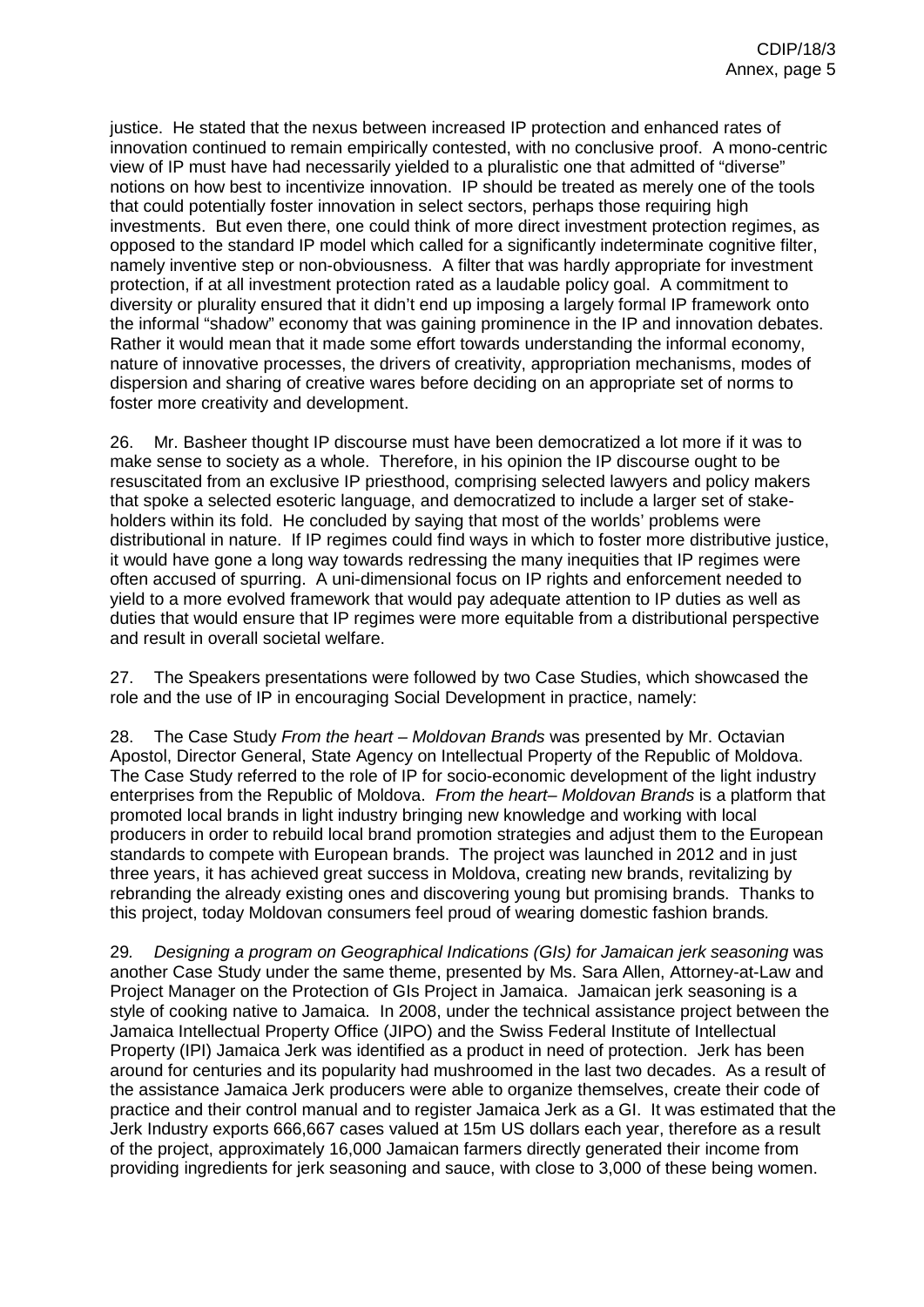30. Theme two: *Economic Development and the Role of IP*, was moderated by Mr. Joakim Reiter, Deputy Secretary General, United Nations Conference on Trade and Development (UNCTAD), Geneva. The three speakers under this panel were: Mr. Henning Grosse Ruse-Khan, Lecturer in Intellectual Property Law, University of Cambridge, Mr. Carlos Maria Correa, Director, Center for Interdisciplinary Studies on Industrial Property and Economics, and Postgraduate Course on Intellectual Property, Law Faculty, University of Buenos Aires and Mr. Ivan Bliznets, Rector, the Russian State Academy of Intellectual Property, Moscow. The speakers shared their views on how the IP system could be used to induce and foster progress and development. The speakers examined how IP could play a role in supporting innovation and creativity, in encouraging effective technology transfer, in maximizing the potential to raise dynamic competition and how countries could benefit from flexibilities in the global IP system and which was its contribution to their national economies.

31. Mr. Henning Ruse-Khan focused his presentation on the development of utility model protection in Germany, presenting a special law designed to cover small or incremental innovations and improvements in the fields of technology that was important at the time of its introduction, to a tool that primarily functioned to fill perceived gaps in patent protection, for example by obtaining fast, interim protection for pending patent applications. He emphasised that the term "economic development" should be understood in the wider context of sustainable development, which in turn primarily called for a balance between economic, social and environmental objectives and interests. A similarly wide and holistic understanding was used for the term 'IP System'. The concept of an 'IP System' included aspects of protection, but equally encompassed allowances for imitation, limitations and the public domain. Such a holistic understanding found normative support in Article 7 of the TRIPS Agreement. The provision set out the common understanding of WTO members for achieving the overall utilitarian purpose of the IP system by promoting innovation as well as facilitating access and transfer of technology.

32. The presentation then offered anecdotal evidence how countries had, historically, used IP protection, as well as its absence, in order to promote their development. Various examples from history suggested that countries had opted for a range of approaches with primarily one thing in common; they all attempted to tailor their IP system to their domestic development needs. Countries that had made conscious choices about their IP systems appeared to have done so in a way that tailored the domestic IP system to the respective level of development. More specifically, some suggested that 'the history of IP laws in now developed countries demonstrated that they did not introduce strong protection until it suited their level of development'. From all that followed, as a general principle in designing national IP systems, *one size did not fit all*. In Germany, the rationale for introducing a system for protecting new and improved working tools as well as other utilitarian objects in 1891 was closely tied to a perceived gap of protection that resulted from high thresholds for obtaining patent protection, and the absence of design protection for improved technical or otherwise functional elements of a product. Based on application data, the utility model system from its inception received a warm welcome from industry, in particular from domestic small and medium enterprises.

33. The presentation concluded by pointing to two particular threats in relation to the identified need for flexibility in designing national IP systems to domestic needs that were likely to change over time. First, IP rules in Free Trade Agreements (FTAs) became increasingly comprehensive and prescriptive, often transplanting detailed rules from the IP-demanding country into the text of international agreements. As treaty obligations, those detailed rules were then cast into the stone of international law, with little options to adapt to changing domestic needs. That was often accompanied by a lack of transparency, inclusiveness and equal participation of all relevant stakeholders, deficits which could not be corrected in the implementation processes if detailed FTA IP rules left no flexibility for a tailored implementation.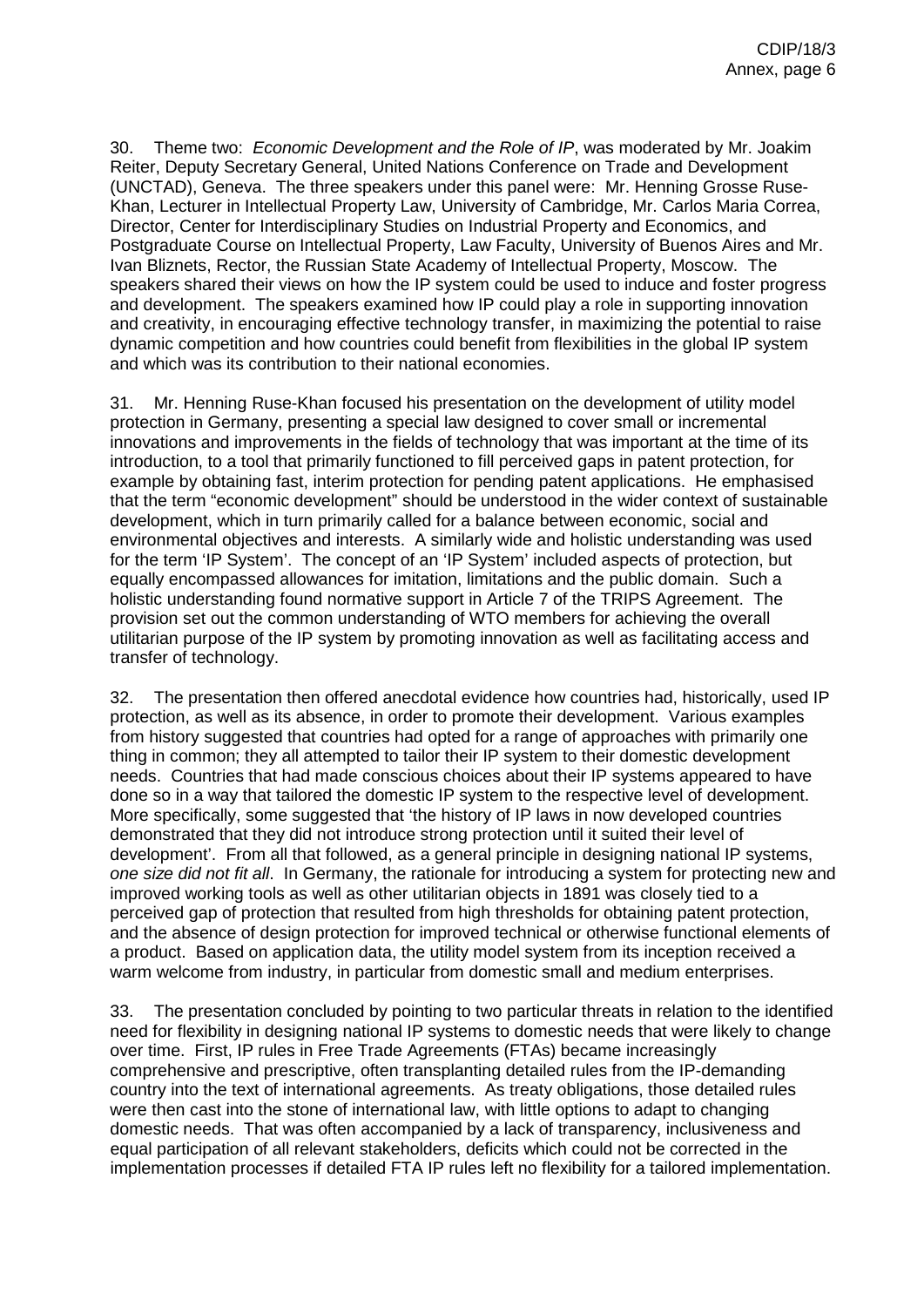That critique was not in any way passing judgment on the substance of IP rules in FTAs: their mere specificity and comprehensiveness as such was highly problematic if one accepted the basic proposition that for national IP systems, one size did not fit all. Second, recent trends to utilise investor-state dispute settlement (ISDS) mechanisms to litigate compliance with international IP norms might well had an impact on the ability and willingness of states to use the flexibilities of the multilateral IP system under the WTO TRIPS Agreement and the core WIPO treaties.

34. Mr. Carlos Maria Correa mentioned that there were two common assumptions, that intellectual property promoted innovation and that innovation generated economic growth. He thought that the role of Intellectual Property regarding innovation if focused on patents was strongly dependent on the context where protection was sought. He focused his presentation on some key points indicated by the history and economics of intellectual property. The currently industrialized countries developed in a framework of no intellectual property system, or flexible intellectual property protection system. Intellectual property did not necessarily guaranteed innovations and patents might block rather than promote innovation. He pointed out that developing countries had not benefitted from the strengthening of protection and the role of intellectual property varied in different levels of development (initiation, internalization, generation). The TRIPS Agreement recognized in Art. 66.1 the need to adopt an evolutionary approach, but limited to Less Developed Countries (LDCs).

35. Mr. Ivan Bliznets spoke about the close interrelation between the Russian Institute of Intellectual Property and national innovation system. At the present stage the development innovations seemed to be the main key factor influencing the long term growth of the Russian economic welfare. Mr. Bliznets presented some examples of developing innovation spheres in Russia, the results achieved in those spheres and problems that arose in the process. The influence of the intellectual property institute on the dynamics of innovation processes was disclosed alongside the practice of working out the national strategy in intellectual property sphere. He also spoke about the results of the economic performance characterizing the state of the Intellectual Property Institute in the Russian economy as well as the role of industrial property and copyright in economy and gross domestic output. He also touched upon the experience of Russia in the process of commercialization by creating an intellectual property registry in Russia and the practice of state support given to small and medium innovation businesses. In the end of the presentation Mr. Bliznets spoke about the problems preventing the development of the potential of the country's economy, the connection between the developed economy and education by special personnel trainings, what has been done by Russia in that direction, including examples of different projects promoting education in the intellectual property sphere.

36. The Speakers presentations were followed by two Case Studies on the role of IP in support of Economic Development in practice, namely:

37. *Leveraging IP for Commercialization of Research Outcomes: Experience of a Pakistani University,* presented by Mr. Arshad Ali, Rector and Vice Chancellor, National Textile University of Pakistan. It showcased how the National University of Science and Technology of Pakistan (NUST) addressed IP issues in its work related to strengthening linkages with industry, and the regulatory and administrative structure that has been put in place to systematically deal with commercialization of technologies. The Software developed was patented in the United States of America. The IP developed at NUST helped in attracting Silicon Valley companies in exploiting Pakistani talent which has reached to a team of over 175 professionals. For NUST this experience of working with industry in developed world was extremely important in lifting the knowledge base, as a strong IP system helped in generating economic opportunities and entrepreneurial spirit for young graduates.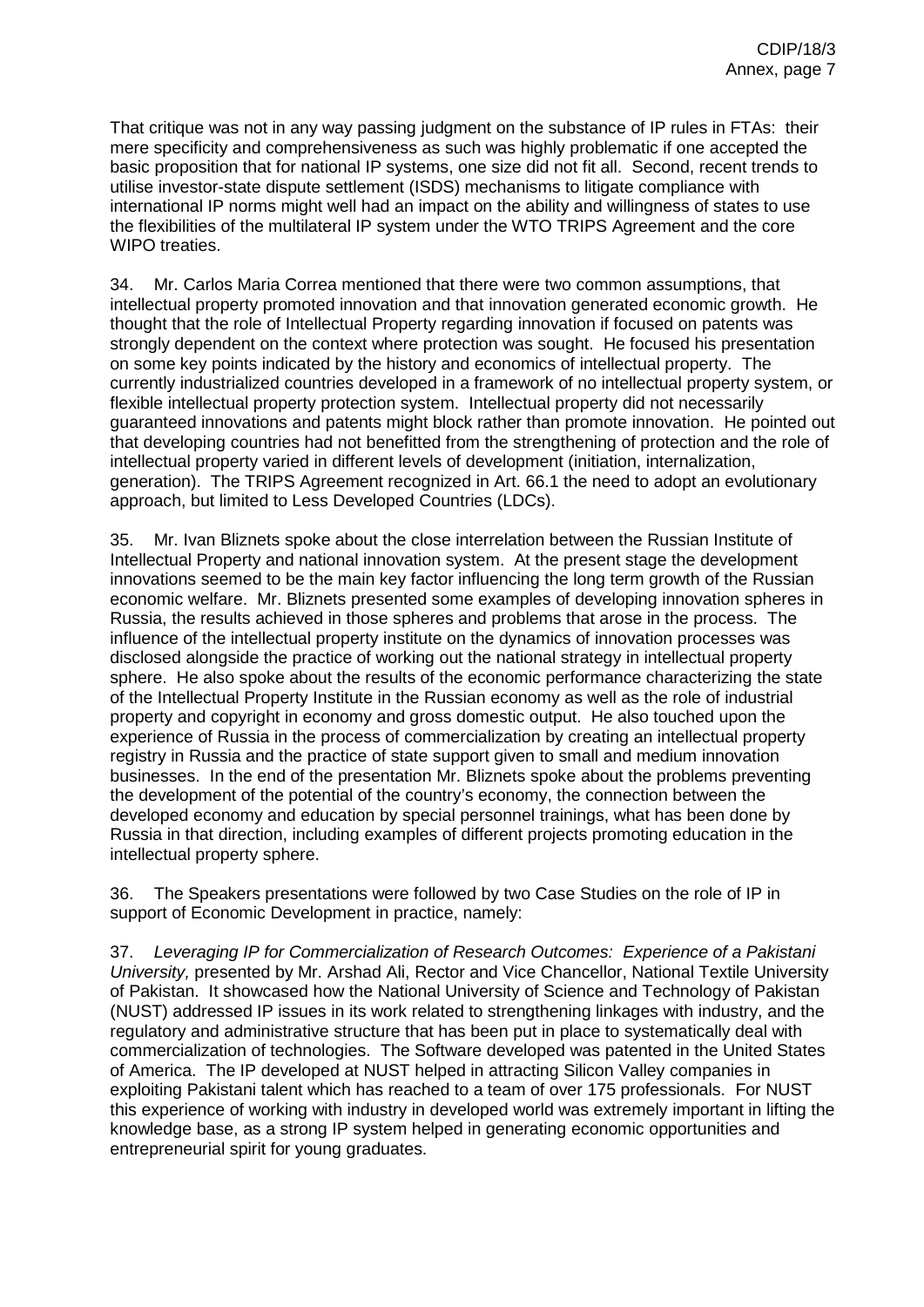38. The following Case Study shared the experience of Oman traditional fragrances– *Amouage***,** a luxury perfume house established in Oman which used traditional Middle Eastern perfume ingredients. It was presented by Mr. Rabin Chatterjee the Chief Financial Officer. *Amouage* had taken Oman's heritage and fused it with a creative and original development process, a strong brand image, and innovative designs to develop one of the world's foremost lines of niche fragrances. Combined with protection by the IP system, the perfumery was poised to continue to bring the heritage, culture, and fragrances of Oman throughout the world.

39. Theme three: *Cultural Development and the Role of IP*, was moderated by Mr. Minelik Alemu Getahun, Assistant Director General, WIPO. Two speakers under this panel, Ms. Irini Stamatoudi, General Director of the Hellenic Copyright Organization and Mr. Mihaly Ficsor, Chairman, Central and Eastern European Copyright Alliance (CEECA), Budapest, shared their perspective on the policy frameworks and other elements needed to be used to allow the IP system to play an effective role in cultural development and how it could help countries to protect and preserve their culture and derive economic benefits.

40. Ms. Irini Stamatoudi referred to Recommendations 16 and 20 of the WIPO Development Agenda which referred to a 'rich, 'accessible' and 'robust' public domain. Although there was considerable literature with regard to the notion of the public domain and its effects on economy and society, in her opinion that discussion has become even more timely because of the evolution of new technologies, the Internet and the increased need for access and for multiple uses of content. Ms. Stamatoudi offered in broad terms a definition of the notion of the public domain as it had evolved in recent years and provided its dividing line with copyright. She argued that new standard licensing initiatives pertaining to permissive uses of copyright works, such as open source software and creative commons, as well as legal fictions or voluntary agreements which aimed to promote certain uses of copyright works, such as orphan works and out of commerce works, had created a 'new area' which stood somewhere between copyright and the public domain. Ms. Stamatoudi demonstrated that both the public domain and the 'permissive uses were always defined with direct reference to copyright. A robust public domain did not run counter to copyright. It was complementary to it and formed a necessary prerequisite for the attainment of important societal and economic goals.

41. Mr. Mihaly Ficsor in his presentation pointed out that in order to maintain or restore the credibility and public acceptance of copyright<sup>[3](#page-4-0)</sup> and to apply it effectively for economic, social and cultural development it was needed to keep in mind that copyright should function as "advertised" in the sense that it was supposed to serve economic, social and cultural development through granting moral and economic rights to creators, authors and performers. At the international level, that "advertised" function of copyright should prevail not only in certain countries, but in all countries of the world to serve development and protect and promote cultural diversity. Copyright should also function as "advertised" in the sense that it guaranteed adequate access to protected creations necessary for development purposes and that it made possible to people to actively participate in political and cultural life. Well-balanced and duly established exceptions to and limitations of copyright were important means of economic, social and cultural development.

42. Mr. Ficsor mentioned some specific considerations that he found necessary, with special attention to the principles of the WIPO Development Agenda. Practical, effective solutions were needed rather than taking side in ideology-rooted debates between academics. The existing possibilities offered by the international treaties for exceptions and limitations that were important for public interests and for development should be fully exploited. The Appendix to the Berne Convention, although it had been included by reference in both, the TRIPS Agreement and the WIPO Copyright Treaty (WCT), due to its too complex procedural rules and

 $3$  The reference to copyright, in Mr. Ficsor's presentation is to be understood also as to reference to related rights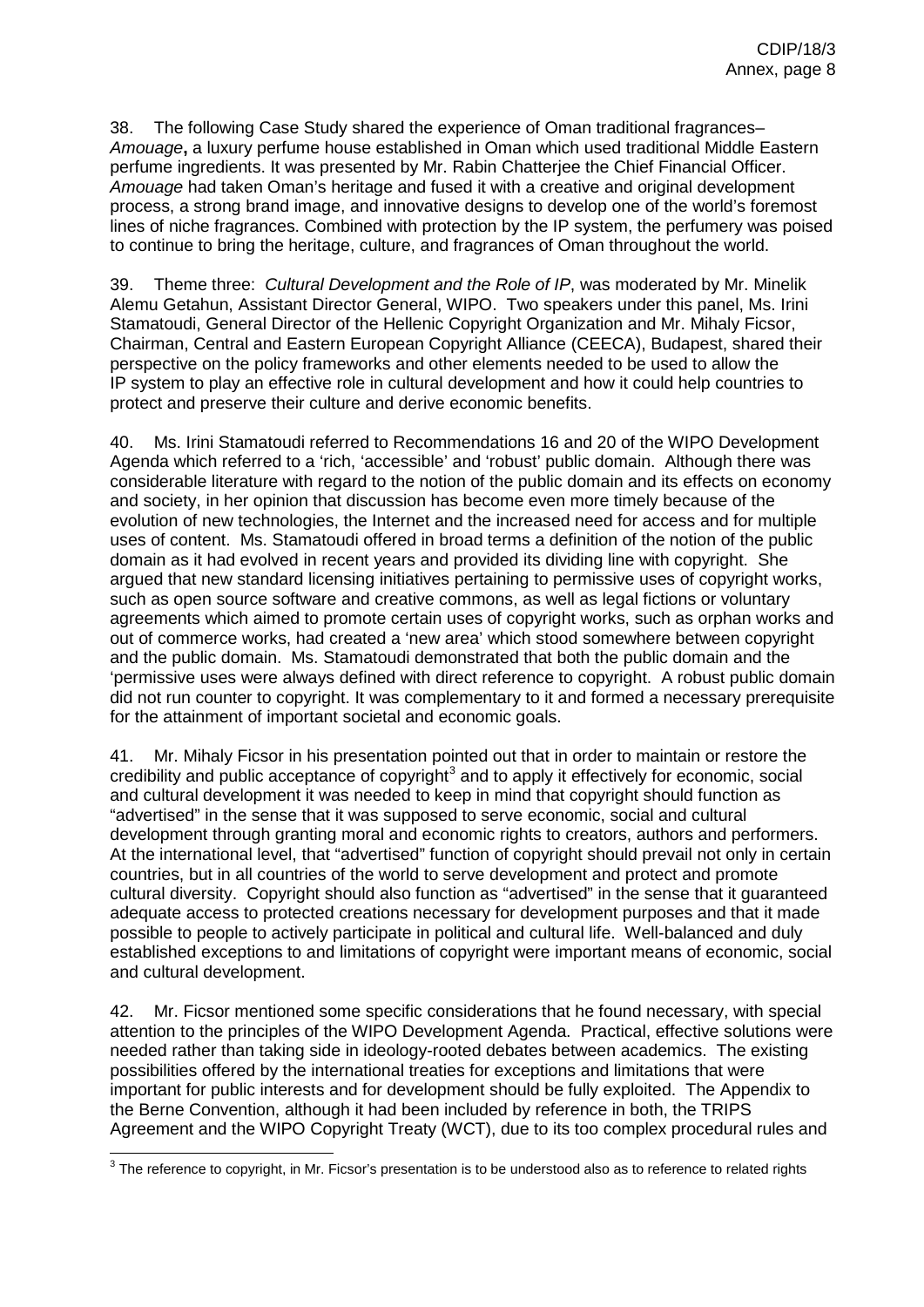long deadlines, it had never been suitable to fulfill the objective of offering preferential treatment for developing countries (through compulsory translation and reprint licenses) for educational and research purposes. With the spectacular technological developments, it had lost any real relevance. However, the principles on which it was based and the objectives it was to serve were still 100 per cent valid. It would be justified to review how those principles may be applied and how those objectives may be served in the digital online environment. In the attempts of adopting exceptions and limitations to the digital environment, specific norms seemed to be necessary for such issues, important from the viewpoint of development, as distance education, digitization, use of orphan works and access to out-of-commerce works.

43. Mr. Ficsor further referred to the proposal submitted by the Group of Latin American and Caribbean Countries (GRULAC) at the December 2015 session of the SCCR. Although the projects concentrating on exceptions to and limitations of copyright serving development interests was a key element of the Development Agenda, appropriate attention should also have been paid to the protection and enforcement of copyright.

44. The Speakers presentations were followed by the presentation of a Case Study, which showcased the role and the use of IP in encouraging Cultural Development.

45. The Case Study under this theme was titled Rebranding Africa's image through Label TV and Radio. It was presented by Mr. Mactar Silla, Founder and CEO of Label TV and Radio and former director of the French international TV channel "TV5 Afrique". Mr. Silla presented an innovative project on media broadcasting aiming at boosting and refreshing Africa's world image through a global broadcasting. This project was born in 2012 to promote and guide the transition of Africa's audio-visual media sector to the digital era and is considered to be the most ambitious and rallying audio-visual project in Africa. Mr. Silla's main motivation was the wish to set-up a Pan-African radio and television station in the heart of the continent in order to address the lack of development of that sector. He had identified some major issues such as Africa's marginalization from the film industry, production and distribution of audio-visual materials and services. Also, he identified the need to implement a tool that would allow Africa to reaffirm its cultural emergence. This tool would be the digitalization of broadcasting. His case study also provided an overview of the overgrowth of TV channels in the past decade in Africa and the process of transition to digital media. Most of the countries had started the transition but only four had achieved it. More incentives and more guidance needed to be provide.

46. Theme four: *Designing a Dynamic IP System: Sharing Practices, Developing Strategies*, was moderated by Mr. John Sandage, Deputy Director General, Patents and Technology Sector, WIPO. Three speakers under this topic namely, Professor Andrew Christie, Davies Collison Cave Chair of Intellectual Property, University of Melbourne Law School, Melbourne, Australia, Mr. Maximiliano Santa Cruz, Director, National Institute of Industrial Property of Chile, Santiago, and Ms. Anzhela Plionkina, Deputy Director General, National Center of Intellectual Property of Belarus, Minsk, shared successful practices in the strategic management of copyright and related rights, as well as industrial property rights in order to design a dynamic IP system.

47. Professor Christie talked about the characteristics of a dynamic IP system. When the operation of an intellectual property (IP) regime, such as copyright or patent law, was considered as a dynamic system, it could be seen that most, if not all, of the features that characterized a complex system were likely to be present. A full model of an IP regime as a dynamic system would be incredibly complex. Nevertheless, the key factors were easily identified - and, in simplified form, could be considered to be factors of three general types: technological, societal, and regulatory. Those factors inter-relate with each other to influence the state of the IP regime. Technological factors were factors related to the technologies that embody the subject matters protected by the IP regime under consideration. Societal factors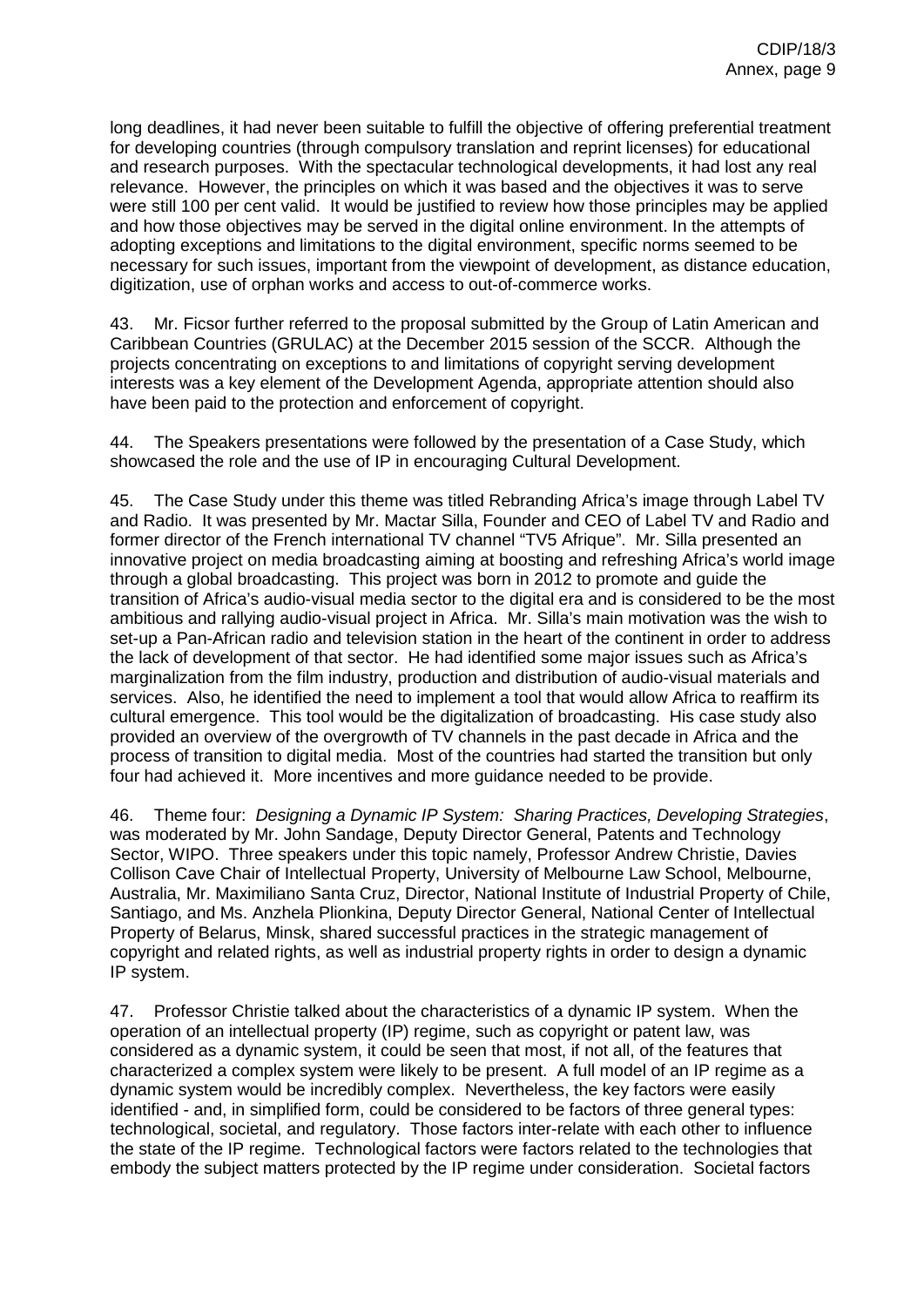were factors relating to the manner in which private entities, both human and corporate, engaged with the IP regime. Regulatory factors were factors relating to how the public entities, government and its agencies, regulated the application of the IP regime. Those points were applicable to all of the IP regimes. To give substance to those points, Mr. Christie used as an example of the copyright regime. He then talked about the regulatory design issues, as well as relationship between the design issues that appear when designing regulation for a Dynamic IP system.

48. Mr. Maximilliano Santa Cruz first questioned as to what a dynamic IP system was. The necessary components of an IP system, was understood as "a set of things working together as parts of a mechanism or an interconnecting network, a complex whole" (e.g., norms, infrastructure, IT, agencies, actors), and how a modern, democratic society had brought new actors into the system (e.g. civil society, patients, users) and hence new challenges to IP offices. Mr. Santa Cruz agreed that a dynamic IP system was one that changes and was able to accommodate itself to new circumstances, expectations or social, economic or legal needs.Mr. Santa Cruz then spoke about the role that an IP office should have in developing and administering a dynamic IP system. He touched upon the changing role of IP offices. IP offices, particularly those in developing countries, should go beyond their usual and traditional role of managing efficiently their registries, e.g. timeliness, quality, transparency, standards, awareness, towards being an active player in the innovation and entrepreneurial environment. In other words, a modern IP office should be able to help accomplish the objective of the IP system, which was both to encourage innovation as well as diffusion of knowledge and technology transfer (e.g. balance, public domain, flexibilities, access, interrelation with competition, public health, and education). He concluded by focusing on some examples and developments in the Chilean IP office (INAPI). He referred to examples of what they had been doing to go beyond their traditional role, including the work on an IP strategy.

49. The presentation of Mrs. Plionkina highlighted some issues faced in the establishment of a dynamic IP system in the Republic of Belarus. One of the main conditions of statehood in 1991 for the Republic of Belarus was the creation of the national IP system: IP infrastructure and legislation formation. It was supposed to create an independent IP system for a new state in conditions of limited material and human resources, as well as to form new (unknown or unconventional for Soviet legislation) IP institutions and provide a psychologically difficult for public the transition from "authors' certificates" to exclusive rights. The integration of the Belarusian national IP system into the global system was rather challenging. Belarus acceded to 16 international treaties and agreements administered by WIPO. At the regional level, the Republic of Belarus became a full member of the Eurasian Patent Convention. Within the implementation of the state policy in the sphere of IP some positive results were achieved, aimed at improving the management of IP, the education system in IP sphere, raising public awareness of the importance of IP for social and economic development. The Strategy of the Republic of Belarus in the sphere of intellectual property for 2012-2020 took into account the main tasks and challenges facing the IP system to promote sustainable development. In the conditions of formation of an innovative economy the IP Office should provide a wider range of services in the field of innovation and commercialization of IP objects.

50. Mrs. Plionkina further informed that the IP system was already being used by national producers as a mechanism for economic development, as evidenced by examples of success of large Belarusian companies in the field of mechanical engineering, chemical, food and light industry, as well as well-known start-ups in the field of IT. At the same time the national branding system based on IP was being established. However, the participation of small enterprises in the mentioned processes is still insufficient. She concluded by saying that the compliance of the national IP system with specific international standards was important, but the most flexible approach was appropriate at the stage of formation, taking into account national circumstances of a particular state.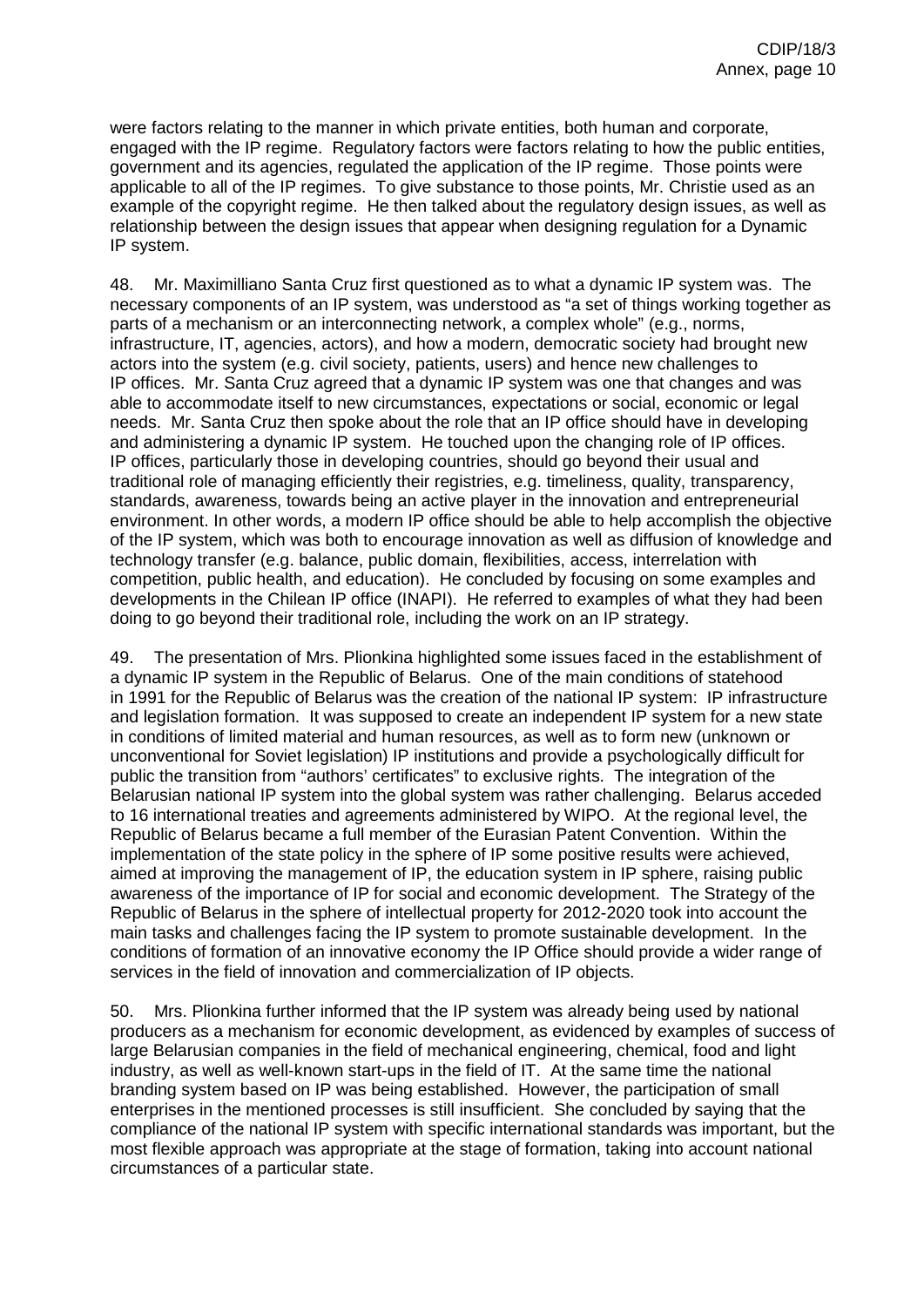51. The Speakers presentations were followed by the presentation of the sixth Case Study, which reflected the significance of developing a dynamic IP system as a tool for development using the success story of Ethiopia.

52. *Designing a dynamic IP system in Ethiopia* and was presented by Mr. Getachew Alemu, Intellectual Property Consultant and Attorney Getachew and Associates Law Office, Addis Ababa. The Case Study showcased the Ethiopian IP Office's experience in developing IP policies and procedures, as well as management of different IP tools that designed a dynamic IP system for advancing development.

53. Theme five: *Global Cooperation for IP and Development: The Role of WIPO and Other Key Actors*, was moderated by Mr. Naresh Prasad, Assistant Director General and Chief of Staff, Office of the WIPO Director General. Under this panel representative of two intergovernmental organizations (IGOs) – UNCTAD and WTO, non-governmental organizations (NGOs) – Medicines Patent Pool and Technical Office of European Affairs International Relations Office of Spain and, an industry representative – Knowles Intellectual Property Strategies, explained their role in the global cooperation for IP and development and presented the benefits of an effective IP system for economic growth.

54. Mr. Yi delivered his presentation on behalf of the WTO. He underlined that the continued and enhanced global cooperation will be essential if the intellectual property system was to achieve its full potential to underpin and promote social and economic development. For the WTO, WIPO had been an indispensable partner for cooperation since WTO was founded. He referred to the TRIPS agreement and mentioned that it was 20 years ago that the WIPO and the WTO concluded an agreement that put cooperation for development at the centre of the working relationship between the two Organizations. The cooperation between the two Organizations had naturally evolved and diversified over the years, but some trends stood out. Mr. Yi highlighted just a few, and mention some examples from their work.

55. Mr. Yi suggested that coordination, valued addition and positive feedback loops were important future priorities and future directions needed to be taken into consideration. He also felt that a focus on LDCs was critical. The WTO rules recognized maximum flexibility for LDCs, and important decisions have been taken to give effect to this flexibility. The challenge now was to support LDCs appropriately, recognizing their diverse and distinct needs and circumstances, at a time when they were looking to build their technological bases, to leverage their creativity and inventiveness, to find their place in global value chains, and to attain greater value from their distinctive local and traditional products. Even if resource-poor in an economic sense, LDCs had tremendous intellectual resources and human capacity, and remarkable potential to use new technologies to follow new pathways of development. But the need for careful coordination and a more tailored and nuanced approach appropriate to the individual circumstances was absolutely essential if the multilateral system was going to provide effective support to enable LDCs to tap into this potential.

56. Mr. Guillermo Valles, Director for International Trade in Goods, Services and Commodities, (UNCTAD) represented Mr. Joakim Reiter. He highlighted the longstanding contribution of UNCTAD to WIPO's work. UNCTAD is the lead UN Agency for the integrated treatment of IP and development issues since its third ministerial conference in 1972. UNCTAD had contributed to many of WIPO's work among which was a special report on the TRIPS agreement and the developing countries and a resource book on development which provided an interpretation of each of the provisions of the TRIPS agreement. He made particular reference to Recommendation 40 of the WIPO DA which requested the Organization to intensify its cooperation on IP-related issues with all UN agencies, including UNCTAD. In the light of that, UNCTAD had a mandate established and a tradition of cooperation in the field of IP.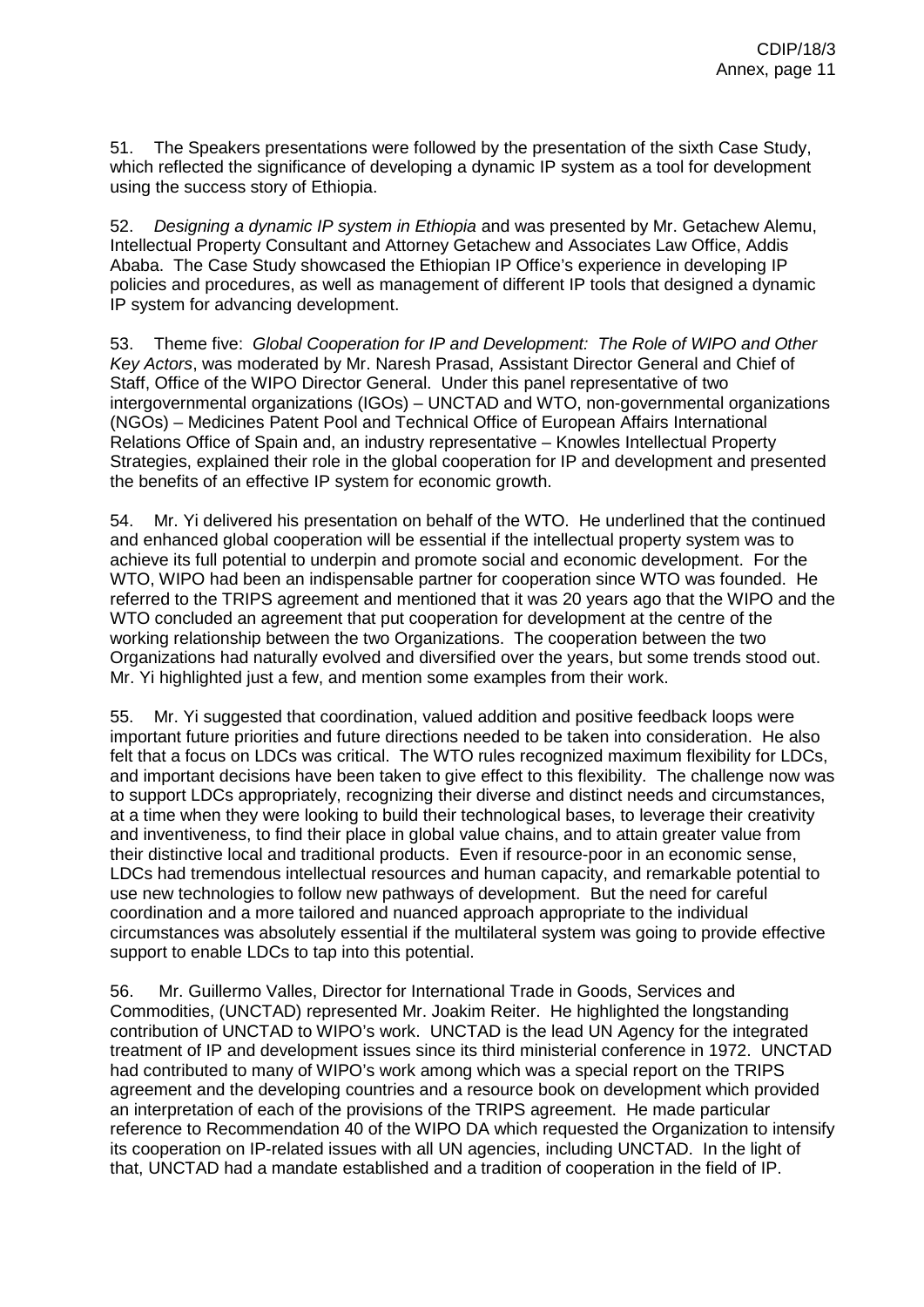Today IP was not only a major issue for business or commercial objectives but a cross-cutting policy issue compulsory for development. This was very well captured in the 2030 Agenda for Sustainable Development; all international organizations needed to have a common agenda with a target on development. Mr. Valles noted that UNCTAD's contribution came through its three pillars of work namely; (i) research and analysis, (ii) technical cooperation and (iii) Intergovernmental consensus building. Its work could be stressed with WIPO but also with WTO. Finally, he noted that addressing the question of development was a question of balance and in that sense there was no one-size-fits-all for the development needs and challenges of countries. A balance between competition and contestable markets needed to be reached for the benefit of consumer and the protection of IP, and UNCTAD, together with WIPO, would work towards that goal.

57. Ms. Barbara Martin Munoz was representing the Spanish National Organization of the Blind, which was a public social organization that carried out actions in the area of social inclusion, non-decimation, equal opportunities, and achieving the rights of persons that represented more than 72,000 people in Spain. The Organization carried out principal objective delivering services to blind persons, access to information, access to employment, access to culture and social inclusion. She emphasized the importance of WIPO Marrakech Treaty and called it the first human rights convention of the  $21<sup>st</sup>$  century. She underlined that the Treaty was important particularly because persons with disabilities for reading or who were blind or partially sighted, had the same needs to have access to all, to have access to the same things for the same reason, culture, leisure, employment, for inclusion, the need to feel themselves, feel as part of an active society, a global one. It was a human right and to put it in practice on the part of persons with disabilities will require binding legal instruments which would enable for the production, distribution, and availability of free access legally without any impediment of materials in accessible formats. Ms. Munoz stressed that the territorial nature of IP legislation made it impossible that institutions devoted to promotion and distribution of works in accessible formats could exchange with other countries from a same linguistic region, works in accessible formats. It was not possible to choose, to elect reading of other works in other languages, and it was impossible to have accessible copies of those institutions for various reasons. Only 5 per cent of all works published on a yearly basis were in accessible formats thanks to the major effort made by persons with disabilities. The Marrakech Treaty was a magnificent instrument to combat persons with disabilities that did not have this format. This was an achievement by having the effort and the participation of persons in cooperation for development.

58. Mr. Esteban Burrone spoke on behalf of Medicines Patent Pool (MPP). He informed that MPP was an NGO created to increase access to existing and new quality medicines for people living with HIV in developing countries. It was founded at the request of the international community in 2010 through the innovative financing mechanism UNITAID. Its mission was to improve access to affordable, appropriate HIV, viral hepatitis C and tuberculosis treatments in low-and-middle income countries. Through its innovative business model, the MPP partners with governments, industry, civil society, international organizations, patient groups and other stakeholders to forecast, prioritize and license needed medicines. The organization encouraged generic manufacture and the development of new formulations through patent pooling. To date, the MPP had signed agreements with seven patent holders for twelve HIV anti-retroviral and for one hepatitis C direct-acting antiviral. Its generic partners had distributed more than 7 million patient-years of WHO-recommended HIV medicines to 117 countries. The key features of MPP agreements included broad geographical scope with licenses covering countries where 87-93 per cent of people living with HIV in the developing world resided. MPP licenses were transparent as the full text of the license agreements was available on the website. The licenses were also compatible with TRIPS flexibilities and address issues related to diversion and pharmacovigilance. The MPP recognized that public health-oriented licensing was only one part of the "access to medicine" puzzle. Other challenges - price, regulatory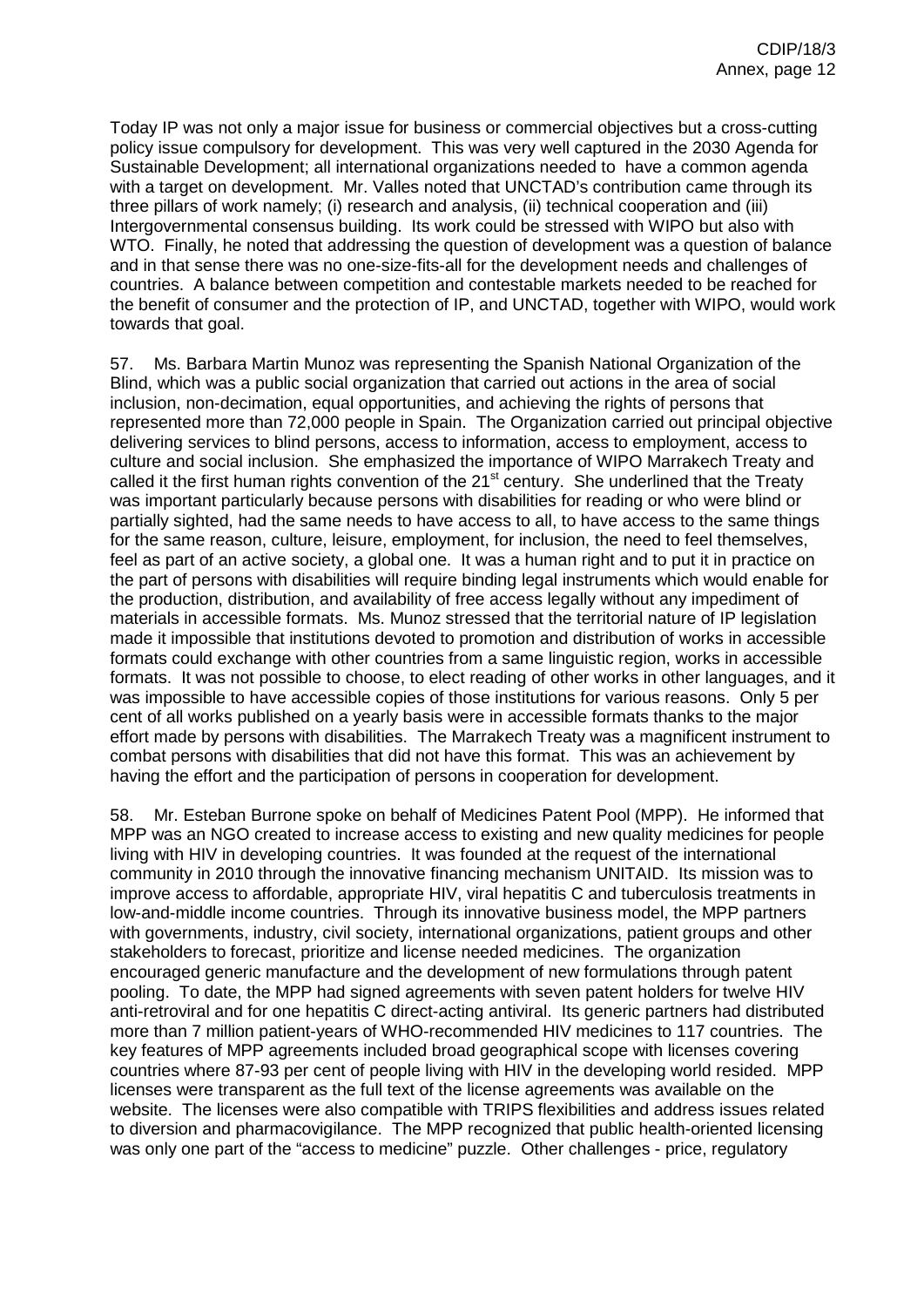issues, social stigma, R&D, treatment funding, local manufacturing issues - remained to be addressed.

59. The presentation by Ms. Knowles focused on entities and organizations in developed countries that could provide support and assistance to intellectual property initiatives in developing countries and least developed countries. She emphasized that there were numerous sources in developed countries that were enthusiastic about providing information, mentoring, technical support and networking. She also noted that the responsibility for successful developed country assistance to regional IP development was shared by the developed and developing countries. She referred to Article 66.2 of TRIPS which provided that developed country members shall provide incentives to enterprises and institutions in their territories to encourage technology transfer to developing countries to help them create a sound and viable technology base. Developed countries were requested to submit Article 66.2 reports on an annual basis. Some but not all developed countries submit reports on Article 66.2 initiatives. Ms. Knowles noted that the WTO and perhaps WIPO may play a role to encourage reports from developed countries not currently submitting them. The suggestion was made that WTO could create a more prominent portal for Article 66.2 reports perhaps with bullet point summaries, contact information and other practical information that made it easier for those in developing countries to contact potential sources of assistance. Another suggestion was to encourage the establishment of a fund to be administered by WIPO and contributed to by developed countries that helped pay the basic national and international filing fees for a set number of qualifying patent applications filed by inventors from least developed or developing countries. This would be an advantageous means to encourage and reward innovative efforts from such regions.

60. Ms. Knowles stated that researchers in developing countries played an essential role in communicating with developed countries about their needs to successfully progress innovation initiatives. Practical tips included knowing and being specific about what was needed, having the group that would use the assistance asked for it (to enhance the clarity of the request), approach through the correct channels and ask for something that the entity in the developed country likely had. WIPO could play a leading role with these communications by acting as a clearinghouse to connect the requestor with the likely assistor, which would increase the likelihood of a successful connection. She also noted that a basic impediment to fundamental research in developing countries was the availability of research equipment and supplies. She suggested that further incentives be created to motivate companies and organizations in developed countries to donate used equipment and reagents and provide initial training on the equipment if necessary. WIPO might also play a role by creating a web-based bulletin board with requests from developing countries for specific items of desired research equipment. It had been observed that among the most important needs of researchers in developing countries was access to the experience and know-how of more seasoned researchers. It was considered that WIPO might also play a key role here by creating a web-portal for inspirational talks, discussion of scientific know-how on specific topics such as, pharmaceutical formulations or delivery systems, IT approaches, medical device issues, etc., and legal best practices for technology transfer agreements and patent prosecution. When combined with the eagerness of many key actors in developed countries to mentor and assist, innovation in developing countries could be facilitated and progressed, leading to economic development, diminished export of talent and a higher quality of life.

61. The final sixth Theme of the International Conference was**:** *IP for Development: Current Challenges and Future Perspectives*. It was moderated by Mr. Mario Matus, Deputy Director General, WIPO. This panel brought together all speakers to conclude the discussion addressing the challenges and future perspectives of IP for Development. Each of the speaker had three minutes to share they views on the current challenges and potential solutions for those challenges.